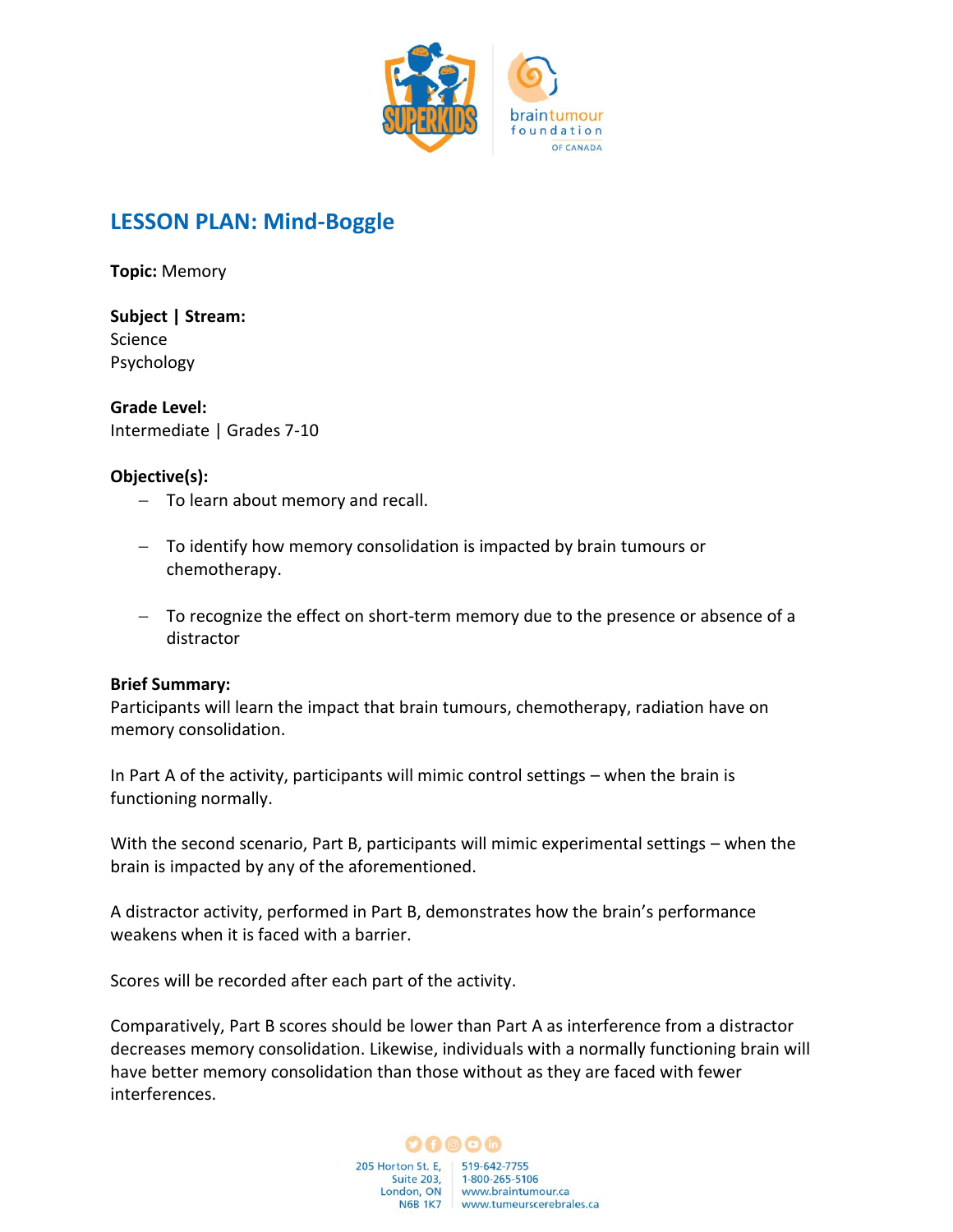

### **Background Information:**

Brain tumours impact the brain in several ways, depending on its location. Often, brain tumours impact memory formation and memory consolidation.

**Memory** is the process of storing experiences in the brain and recalling them later. People use their memories during every moment of their lives. They must remember words and ideas to speak or to write.

As wonderful as memory is, it isn't always perfect. It's normal to occasionally forget the name of somebody you just met or where you put your shoes. And of course, everyone has forgotten an answer on a test.

At any age, an injury to the head and brain can cause trouble with somebody's memory. Some people who are diagnosed with a brain tumour may need to learn old things all over again, like how to talk or tie their shoes.

Individuals diagnosed with a brain tumour may develop either retrograde or anterograde amnesia; that is, individuals may have difficulty remembering events prior to the tumour (retrograde) or in making new memories (anterograde).

It's not only the brain tumour that can cause challenges with memory. Treatments from chemotherapy and radiation to the brain can cause someone to have challenges with their memory, which increases the effort required for brain tumour survivors to recall memories.

Also, when someone has a disease in their brain or some type of injury to their brain, they may have difficulties with recognition as well (recognizes items or people) and may have difficulties with concentration in environments that have too much noise or distractions.

# **Resources | Materials Required per Pair:**

- − 30 small objects
	- (15 objects for Part A & 15 different objects for Part B)
- − 5 cubes or items that are different colours.
- − 1 tray
- − Pen and paper
- − A timer

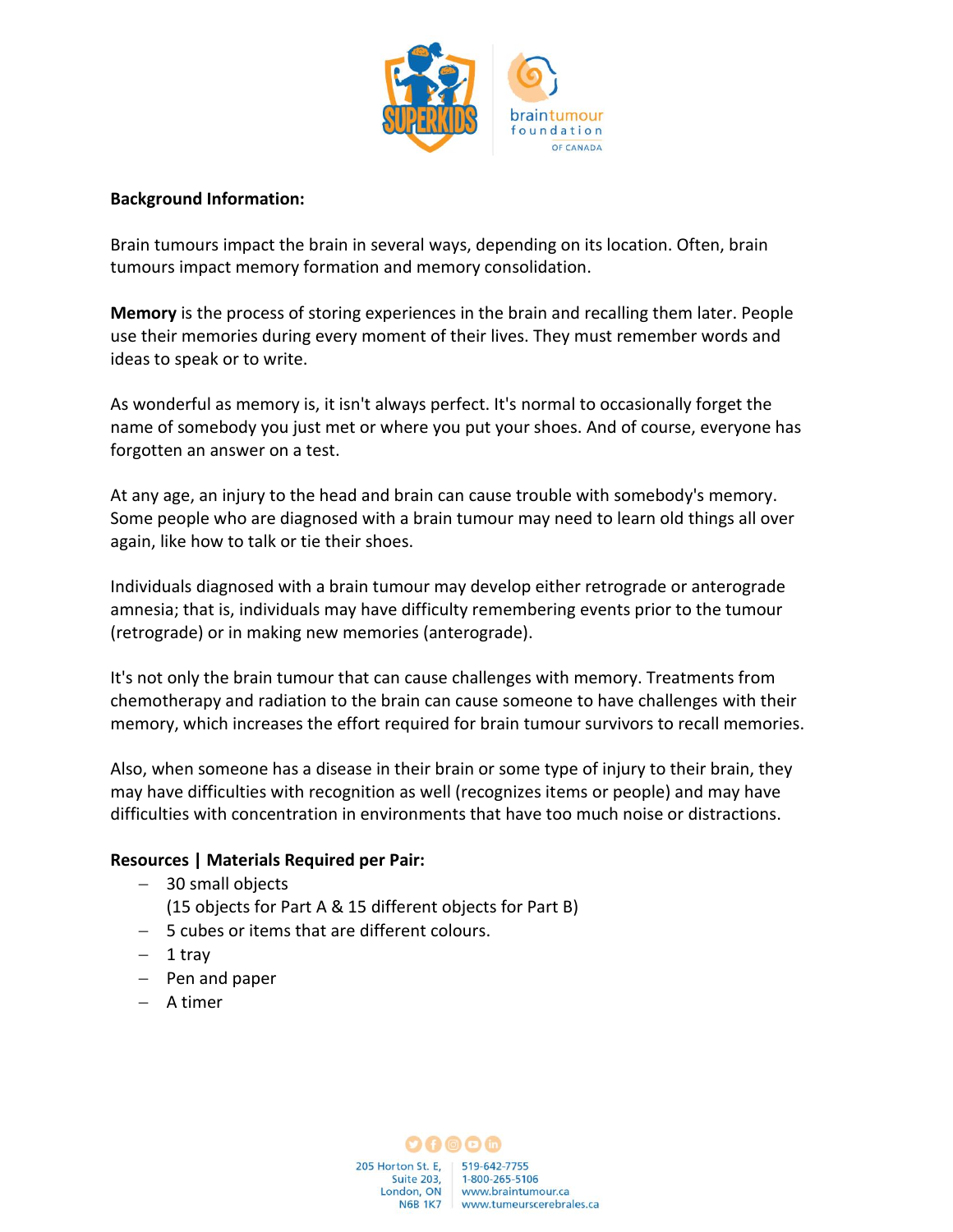

## **Activity Instructions:**

## *Part A: Control*

Step 1: Assemble participants into pairs. Assign one individual to be the Moderator, and the other to be the Examinee.

Step 2: On a tray, Moderators are to collect 15 random objects and place them on the tray. At the same time, Examinees are to have their eyes closed such that they are not watching the Moderator.

Step 3: Upon cue by their Moderator (such as tapping the shoulder), Examinees are to open their eyes and view the items on the Moderator's tray.

Step 4: Examinees are given one minute, which will be set on a timer, to try and memorize as many of the tray's objects as they can.

Step 5: After one minute, Moderators are to place the tray away from their Examinee's sight, such as under the table.

Step 6: Examinees are now given five minutes, as set on the Moderator's timer, to list all the objects on the tray to the best of their ability.

Step 7: Once completed, Moderators must write down their Examinee's score of how many items were correctly recalled.

#### *Part B: Experimental*

Step 1: Repeat Steps 2 and 4 from Part A, using the same sets of pairs. However, *Moderators should collect 15 new objects (ones that were not used before) to be placed onto their trays.*

Step 2: Following the minute of memorization, Moderators are to place the tray out of their Examinee's sight, such as under the table.